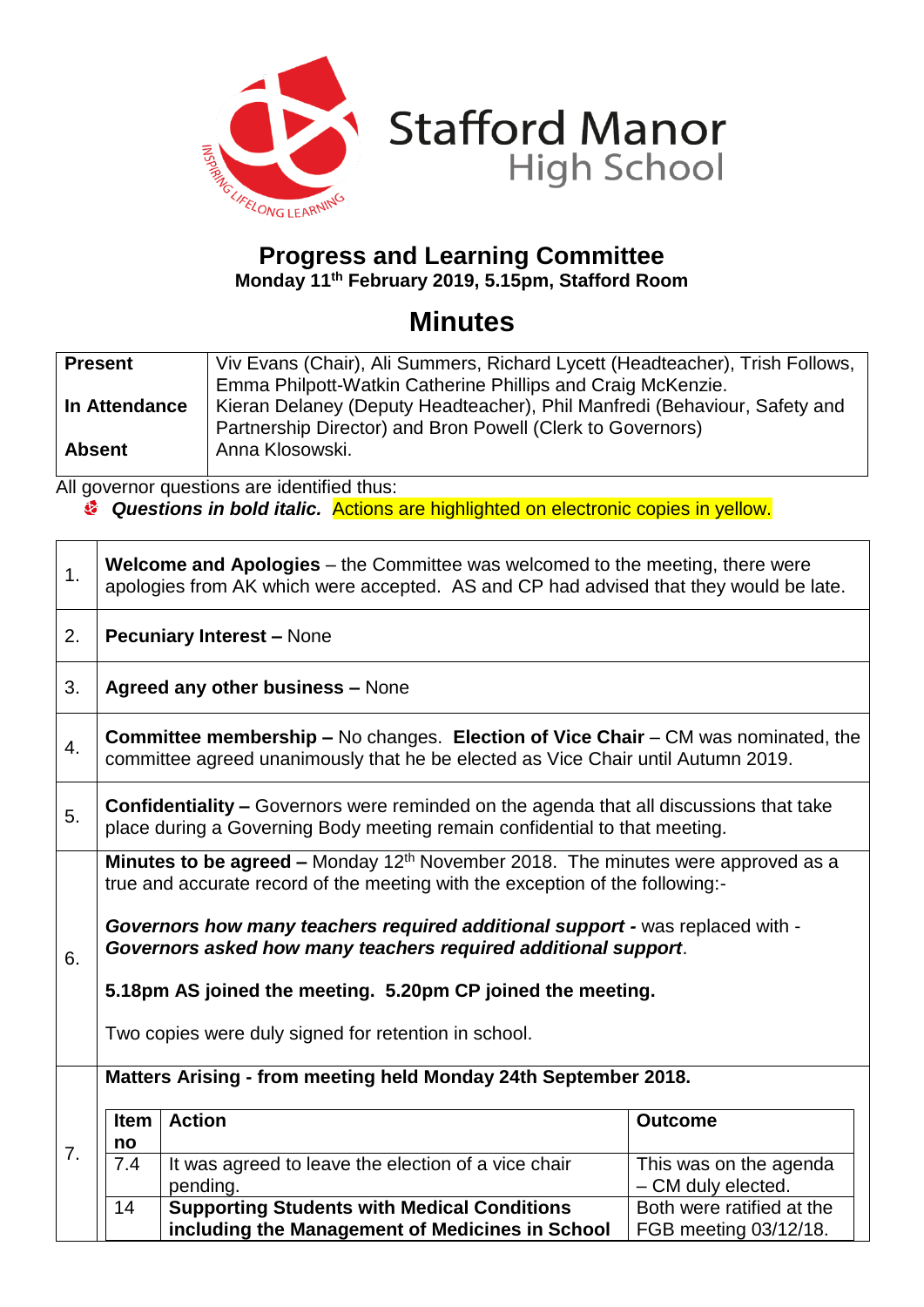|    | & Special Educational Needs (SEN) Information<br>Report and SEN Policy - Both policies were<br>approved in principle by the committee once the                                                                                                                                                                                                                                                                                                                                                                                                                                                                                                                                                                                                                                                                                                                                                                                                                                                                                                                                                                           |  |  |
|----|--------------------------------------------------------------------------------------------------------------------------------------------------------------------------------------------------------------------------------------------------------------------------------------------------------------------------------------------------------------------------------------------------------------------------------------------------------------------------------------------------------------------------------------------------------------------------------------------------------------------------------------------------------------------------------------------------------------------------------------------------------------------------------------------------------------------------------------------------------------------------------------------------------------------------------------------------------------------------------------------------------------------------------------------------------------------------------------------------------------------------|--|--|
|    | additions have been made and are to be presented to<br>the FGB 3rd December 2018.                                                                                                                                                                                                                                                                                                                                                                                                                                                                                                                                                                                                                                                                                                                                                                                                                                                                                                                                                                                                                                        |  |  |
|    | Attendance, behaviour and punctuality - data circulated within the call out papers.                                                                                                                                                                                                                                                                                                                                                                                                                                                                                                                                                                                                                                                                                                                                                                                                                                                                                                                                                                                                                                      |  |  |
| 8. | Attendance: Students with attendance of 90% or below is up slightly on last year with a<br>number at this level. 6 students account for 1% while the worst 16 account for 2%.<br>Unauthorised holidays are up from 0.26% last year to 0.35% this year. Unauthorised<br>absence is also higher than last year. Year 7 have made a big difference; there are two<br>students who were non-attenders last year at Primary school who are now attending 20-<br>30%. There are 1/2 Year 7 students with significant learning needs that SMHS struggle to<br>provide support for. There is one year 11 student who currently has a Family Support<br>Worker and CAMHS Support. There is one student who is permanently in hospital at the<br>present time. Some families have been issued with penalty notices. SMHS does try to get<br>involved in cases as soon as an issue is identified. The Local Authority is working closely<br>with SMHS. There are a couple of hard line non-attenders but progress is being made.<br>The winter months historically present more attendance challenges which need swift<br>response. |  |  |
|    | There is a Year 11 student who is the subject of a 1 <sup>st</sup> Response case having no known<br>address.                                                                                                                                                                                                                                                                                                                                                                                                                                                                                                                                                                                                                                                                                                                                                                                                                                                                                                                                                                                                             |  |  |
|    | <sup>8</sup> Governors asked how much impact the managed moved students have on the<br>school's attendance figures - Governors were told that SMHS are doing more of<br>these now. Attendance is not included in the overall figures until these students are<br>at SMHS on a permanent basis. SMHS is increasingly receiving applications for<br>Home Educated students who have to be offered a place.                                                                                                                                                                                                                                                                                                                                                                                                                                                                                                                                                                                                                                                                                                                 |  |  |
|    | A great many students have mental health issues, CAMHS say in some cases these<br>students are not fit to attend, negotiation takes place constantly in these instances. With<br>non-attenders and persistent non-attenders attendance is gradually built up over time.<br>Plans are in place with SMHS in regular contact with families. It was acknowledged that<br>persistent absence is rising but overall attendance is fairly stable.                                                                                                                                                                                                                                                                                                                                                                                                                                                                                                                                                                                                                                                                              |  |  |
|    | <b>Behaviour:</b> Behaviour exits are down. Permanent exclusions are up and fixed term<br>exclusions have also increased. 52% are repeat exclusions. Two thirds of these are Key<br>Stage 4 students. It should be noted that higher levels are expected in both standards and<br>homework. Less external agency intervention is now available.                                                                                                                                                                                                                                                                                                                                                                                                                                                                                                                                                                                                                                                                                                                                                                          |  |  |
|    | There is currently a managed move occurring in Year 8 which has caused disruption to the<br>class and it is anticipated that managed moves will increase. Some managed moves are<br>forced upon SMHS. Governors were told there is no doubt that mental health issues have<br>an impact on behaviour.                                                                                                                                                                                                                                                                                                                                                                                                                                                                                                                                                                                                                                                                                                                                                                                                                    |  |  |
|    | Governors were informed that The Hollies (pupil referral unit) had undergone 3 recent<br>Ofsted inspections, initially graded 'good' this was changed to 'inadequate' the following<br>term. The Hollies was therefore unavailable for alternative provision.                                                                                                                                                                                                                                                                                                                                                                                                                                                                                                                                                                                                                                                                                                                                                                                                                                                            |  |  |
|    | Governors asked if SMHS was able to approach The Haven directly for places<br>- they were informed that they are not and that places are allocated via the Local<br>Authority.                                                                                                                                                                                                                                                                                                                                                                                                                                                                                                                                                                                                                                                                                                                                                                                                                                                                                                                                           |  |  |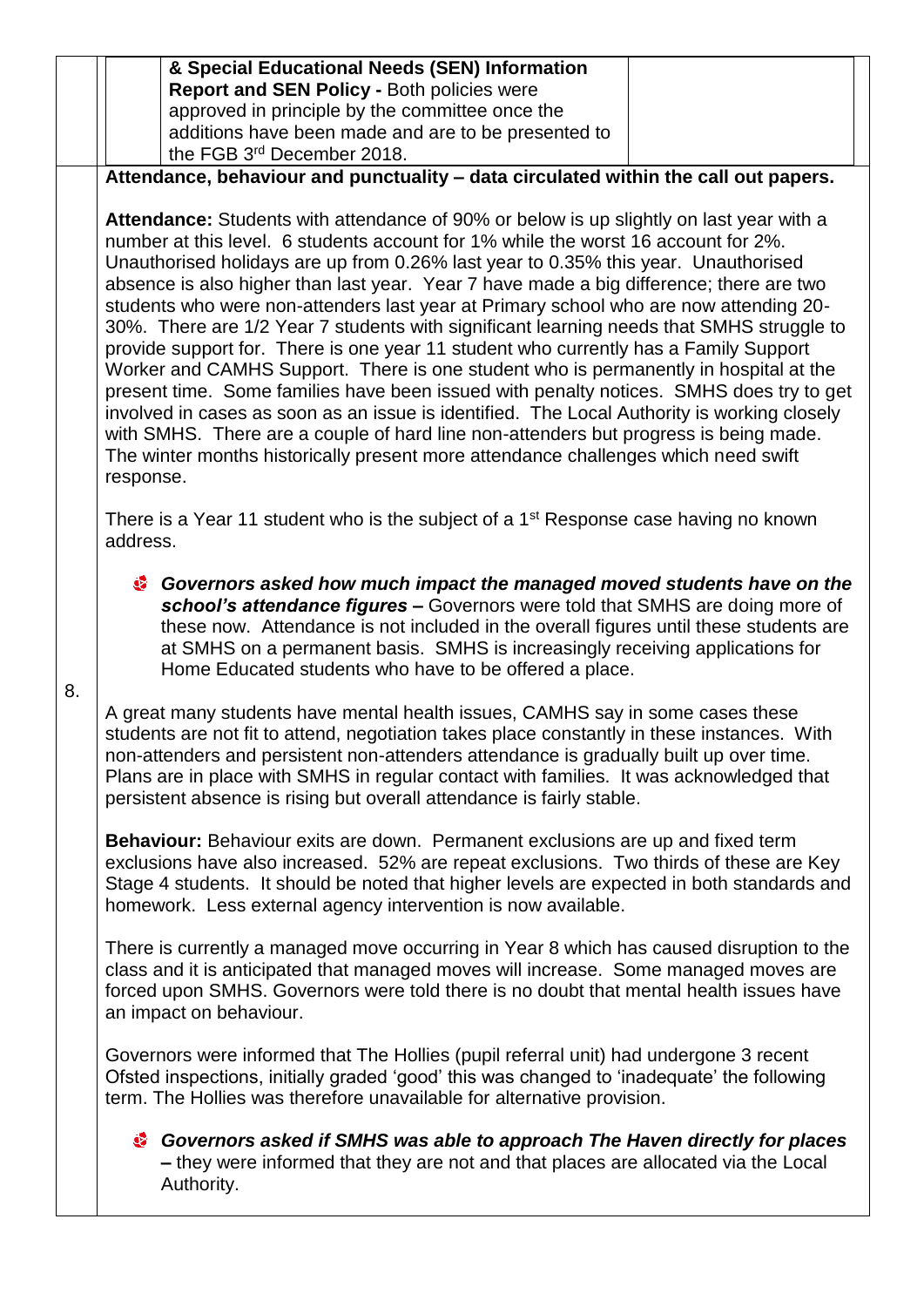|     | Preventative strategies have been devised to avoid exclusions. Support within school has<br>been spread further with an extra layer added, with Heads of Departments now being<br>involved. Some departments are looking at positive behaviour reports. It was<br>acknowledged that this is a tricky area and not a positive picture.                                                                                                                                                                                                                                                                                                                                                                                                                                                                                                                                                          |  |  |  |
|-----|------------------------------------------------------------------------------------------------------------------------------------------------------------------------------------------------------------------------------------------------------------------------------------------------------------------------------------------------------------------------------------------------------------------------------------------------------------------------------------------------------------------------------------------------------------------------------------------------------------------------------------------------------------------------------------------------------------------------------------------------------------------------------------------------------------------------------------------------------------------------------------------------|--|--|--|
|     | <b>Covernors asked how behaviour is across the whole school - lessons are</b><br>purposeful with any issues regarding specific students' needs known to staff.                                                                                                                                                                                                                                                                                                                                                                                                                                                                                                                                                                                                                                                                                                                                 |  |  |  |
|     | Current Year 7 students need help not previously identified in primary school transition<br>reports.                                                                                                                                                                                                                                                                                                                                                                                                                                                                                                                                                                                                                                                                                                                                                                                           |  |  |  |
|     | The number of students with poor behaviour is the minority. Break and Lunch times are the<br>most challenging. The position in other schools is similar.                                                                                                                                                                                                                                                                                                                                                                                                                                                                                                                                                                                                                                                                                                                                       |  |  |  |
|     | Achievement points have increased.                                                                                                                                                                                                                                                                                                                                                                                                                                                                                                                                                                                                                                                                                                                                                                                                                                                             |  |  |  |
|     | 5.42pm PM left the meeting.                                                                                                                                                                                                                                                                                                                                                                                                                                                                                                                                                                                                                                                                                                                                                                                                                                                                    |  |  |  |
|     | Governors were informed that the Disciplinary Panel had met twice this term with the<br>decision to permanently exclude 1 year 8 student and 1 year 11 student being upheld.                                                                                                                                                                                                                                                                                                                                                                                                                                                                                                                                                                                                                                                                                                                   |  |  |  |
|     | Quality Assurance Outcomes and Quality of Teaching Review - to include Local<br>Authority Report by David Wright (DW) - this was circulated in the call out papers.                                                                                                                                                                                                                                                                                                                                                                                                                                                                                                                                                                                                                                                                                                                            |  |  |  |
|     | Teaching judgements remain constant.                                                                                                                                                                                                                                                                                                                                                                                                                                                                                                                                                                                                                                                                                                                                                                                                                                                           |  |  |  |
|     | There are 3 bands of categorisation designated by the Local Authority. SMHS is of high<br>concern the reasons for which were listed in the report received from DW following his<br>monitoring visit of the 14 <sup>th</sup> January 2019. The second visit is scheduled for the 14 <sup>th</sup><br>February 2019; there will be 4 visits in total. The visits monitor the school, no support is<br>available. SMHS intends to use the visits as a further check for progress. DW knows the<br>school well and understands the constraints it faces, he is a former headteacher at Sir<br>Graham Balfour.                                                                                                                                                                                                                                                                                     |  |  |  |
| 9.  | Governors asked what benefit the school would get from these visits as the<br>report reiterates information that the school is already aware of - the visits will<br>be used for triangulation purposes.<br>Governors asked if DW goes into classrooms - Governors were told that the<br>initial visit was driven by SMHS but that DW has specified what areas he would like<br>to cover in the second visit; he will also carry out a learning walk. Governors stated<br>that they will await his findings. The visits also give middle leaders the opportunity to<br>meet with an external visitor which is valuable.<br><sup>3</sup> Governors asked if DW's role extends to accessing additional support e.g.<br>funding for staff development, specialist advisory support etc- This was not<br>thought to be the case.<br>RL will ask DW if Governors can participate in a future visit. |  |  |  |
|     | Progress:                                                                                                                                                                                                                                                                                                                                                                                                                                                                                                                                                                                                                                                                                                                                                                                                                                                                                      |  |  |  |
| 10. | KS3 Current Summary - Year 9 reports will be sent out this week. Year 10 data is being<br>collected this week. There is no change in Year 7, 8 or 11 at the current time.                                                                                                                                                                                                                                                                                                                                                                                                                                                                                                                                                                                                                                                                                                                      |  |  |  |
|     | Update on KS4/5 Headlines - Summary Attainment Trends 2015-2019 handout was given<br>to the committee. There are outliers (students who will not sit exams) in this year group,<br>which does have a significant impact on progress data. Governors were told that the                                                                                                                                                                                                                                                                                                                                                                                                                                                                                                                                                                                                                         |  |  |  |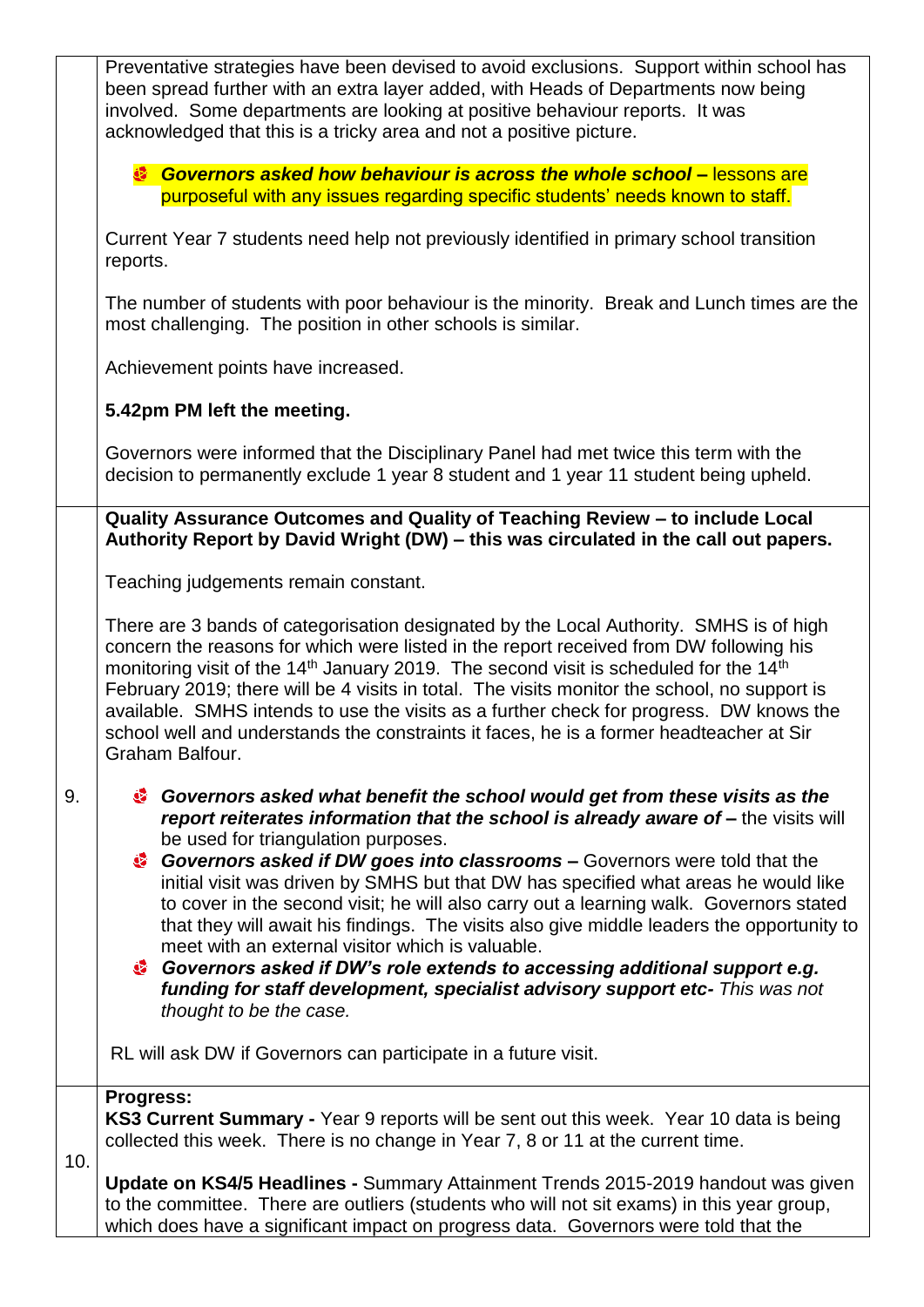|    | figures in the yellow column showed the percentage with the outliers taken out. This year<br>group is more able than last year but with the impact of the outliers the progress will be<br>similar. Prediction tracking is taking place but the accuracy of this is to be confirmed.<br>Predictions are precarious due to reformed qualifications.                                                                                                                                                                                |  |  |
|----|-----------------------------------------------------------------------------------------------------------------------------------------------------------------------------------------------------------------------------------------------------------------------------------------------------------------------------------------------------------------------------------------------------------------------------------------------------------------------------------------------------------------------------------|--|--|
|    | Pixl Wave – content shows Maths as a positive and English as average with paper 1<br>tracking below average. PPE will be taking place after half term.                                                                                                                                                                                                                                                                                                                                                                            |  |  |
|    | Governors asked what is working well – they were informed that there is a clear<br>direction, paper timetables for revision have had a positive effect. Homework has<br>improved on last year. Parents were at school on the 5 <sup>th</sup> February 2019 to gain an<br>insight into how to best support their children during the lead up and exam period.<br><sup>3</sup> Governors asked if the gap between Pupil Premium students and other<br>students was improving - they were told that Y11 gaps have reduced since Y10. |  |  |
|    | 2 outliers are PP students, if they are not included in the data it makes a difference as it is<br>such a small group. Regards PP boys - SMHS did hit national levels for P8 so looking at<br>the context is important.                                                                                                                                                                                                                                                                                                           |  |  |
|    | <b>IDSR</b> - update - The information contained in the report is similar to that in the DW report<br>discussed earlier. It will be validated soon. 'Progress $8 -$ no meaningful trends' is on the<br>front page. Governors were advised that the IDSR is a tool for Ofsted to use.                                                                                                                                                                                                                                              |  |  |
|    | Attainment 8 is low – English subject entry versus attainment information is also contained<br>on the front page of the report.                                                                                                                                                                                                                                                                                                                                                                                                   |  |  |
|    | Page 13 – 100% of students are entered for Humanities vs national is 78%. With regards<br>EBacc APS (average point score) middle prior attaining are 0.5 away and low prior attaining<br>are 0.1 away even though we are 1.0 away from All. Context needs to be taken into<br>consideration. SMHS work with a specific community and are making a difference.                                                                                                                                                                     |  |  |
|    | Value added – Many students are achieving a pass but it is difficult to gain a merit or above.                                                                                                                                                                                                                                                                                                                                                                                                                                    |  |  |
|    | A 'Levels will be more positive this year. Sports Leadership and Applied Science are<br>delivered by SMHS staff here at school. Results show what our students are achieving<br>regardless of where they are studying.                                                                                                                                                                                                                                                                                                            |  |  |
|    | Impact of Pupil Premium and Catch up Strategies - to include updated report and<br>figures.                                                                                                                                                                                                                                                                                                                                                                                                                                       |  |  |
|    | Evaluations from last year had been circulated within the call out papers. All documents<br>are now on the website. Similar strategies are being deployed again this year with the<br>biggest impact being quality first teaching. The two top strategies are quality teaching for<br>all, then targeted support.                                                                                                                                                                                                                 |  |  |
| 11 | <b>Governors asked if the spend reflected these priorities –</b> it was confirmed that it<br>did.                                                                                                                                                                                                                                                                                                                                                                                                                                 |  |  |
|    | The 2017/18 budget spend had to be detailed. The 2018/19 budget does not need to be so<br>specific but can be more general with schools now allowed to use funds for staffing.                                                                                                                                                                                                                                                                                                                                                    |  |  |
|    | 6.22 CM left the room.                                                                                                                                                                                                                                                                                                                                                                                                                                                                                                            |  |  |
|    | Ideas had been taken from RADY.                                                                                                                                                                                                                                                                                                                                                                                                                                                                                                   |  |  |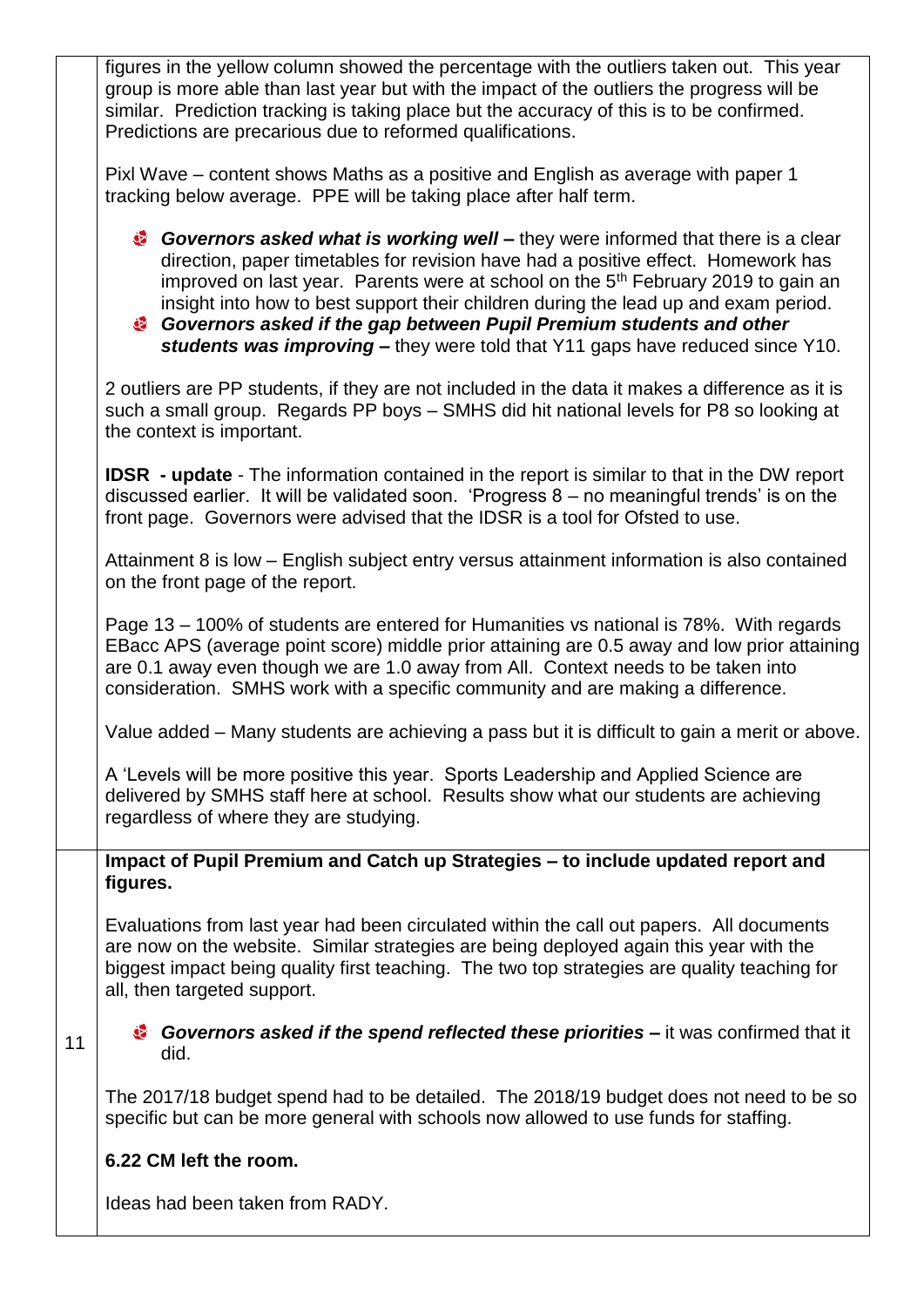|    | <b>Sovernors requested that details of PP spend and impact be forwarded to</b><br><b>Carolyn Trowbridge as Link Governor for PP</b> – BP will send CT the papers.                                                                                                                                                                                                                                                                                                                                                                                                           |  |  |
|----|-----------------------------------------------------------------------------------------------------------------------------------------------------------------------------------------------------------------------------------------------------------------------------------------------------------------------------------------------------------------------------------------------------------------------------------------------------------------------------------------------------------------------------------------------------------------------------|--|--|
|    | <b>SEN/LAC Provision and Progress Report - verbal - There is a significant crossover</b><br>between SEN and PP at SMHS. AK (SEN lead) is now back at school. KD and RL had<br>been covering in her absence. TF and Jane Shapiro (Teaching Assistants) are a great<br>resource to the school.                                                                                                                                                                                                                                                                                |  |  |
|    | 6.24pm CM returned to the meeting.                                                                                                                                                                                                                                                                                                                                                                                                                                                                                                                                          |  |  |
| 12 | Gains being made upon AK's return. She has now completed her SEN qualification.                                                                                                                                                                                                                                                                                                                                                                                                                                                                                             |  |  |
|    | There are 4 LAC at SMHS this year, fewer than last year. There is a $5th$ but this student is<br>moving out of the area. SMHS has received an application from a virtual school in London<br>for a place. The virtual school retain the responsibility for this student, who will be living 11<br>miles away, and therefore better placed schools can be located but are the other side of the<br>county border. It was felt that SMHS is not the best setting for this student, no final decision<br>has been made as yet.                                                 |  |  |
|    | All PEP meetings have been carried out for the 4 LAC. Funding is £2300 per year with<br>school accessing £1500 of this at a rate of £500 per term. Monies in the past have been<br>used for Laptops, printers, resources for coursework, one to one sessions in school as well<br>as for clubs outside school and the Youthnet programme. Often these students are doing<br>well and it can be difficult to identify where to spend funds. If a student is identified as<br>previously LAC, SMHS received the full funding. SMHS meet with all parents/carers<br>concerned. |  |  |
|    | Proposed Curriculum Structure 2019/2020 - Year 9 are currently looking at pathways                                                                                                                                                                                                                                                                                                                                                                                                                                                                                          |  |  |
|    | and being asked to consider where they want to go career wise. Years 7 and 8 are also<br>being encouraged to think long term. Year 9 reports are going out this week.                                                                                                                                                                                                                                                                                                                                                                                                       |  |  |
| 13 | Year 9 students will be asked at the end of this week what subjects they would like to take.<br>SLT will then take this information and see what subjects are viable and what can be<br>offered. There are 55 students in this year group so choice provision will be a challenge.                                                                                                                                                                                                                                                                                          |  |  |
|    | Governors asked if we have the staff to cover the curriculum model – costs will<br>always be a factor. A number of considerations will have to be made. It was<br>confirmed that the mandatory curriculum will be met.                                                                                                                                                                                                                                                                                                                                                      |  |  |
|    | Ofsted had said that a shortened KS3 would mean that a school cannot be judged as<br>'good'.                                                                                                                                                                                                                                                                                                                                                                                                                                                                                |  |  |
| 14 | Safeguarding Report - verbal - There had been an outstanding query that was referred to<br>at the FGB 3rd December 2018. This was closed.                                                                                                                                                                                                                                                                                                                                                                                                                                   |  |  |
|    | Governors asked if there were any new staff – An IT apprentice had been<br>appointed who had undergone a Safeguarding induction with AB.                                                                                                                                                                                                                                                                                                                                                                                                                                    |  |  |
|    | <b>Policies and Procedures</b>                                                                                                                                                                                                                                                                                                                                                                                                                                                                                                                                              |  |  |
| 15 | Sex and Relationships Education Policy – Consultation on this was conducted in the<br>Autumn term the outcome of which will come into force in 2020. It was noted that along<br>with Female Genital Mutilation, Breast Ironing should be included. On page 5 the Pastoral<br>Committee should read Progress and Learning Committee, Governors also raised the issue<br>of Forced Marriage and whether this should not be included. Subject to these changes the                                                                                                             |  |  |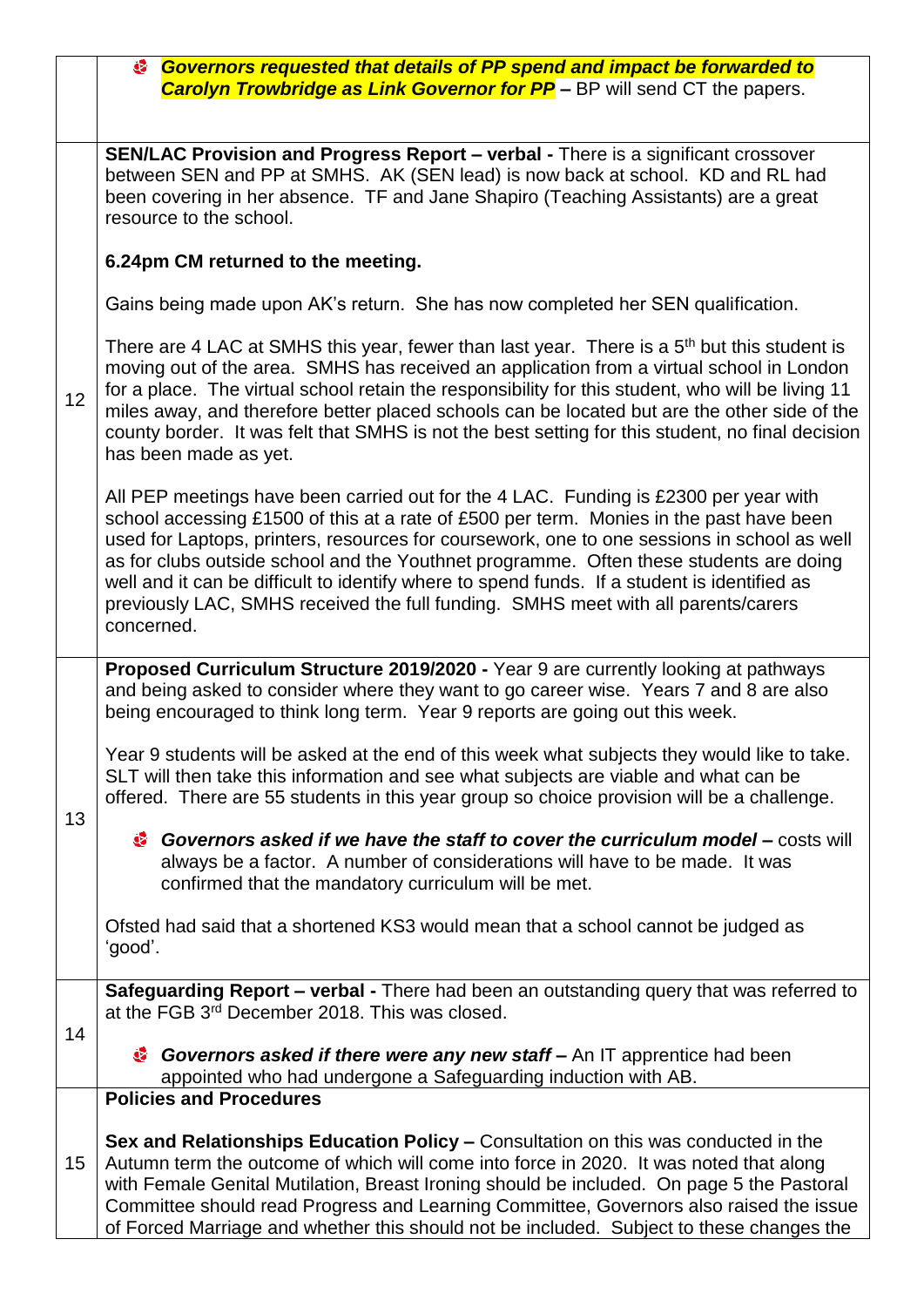Policy was approved to be reviewed again in the Autumn of 2019. Once all changes have been made VE will sign the policy.

**Equality Information and Objectives – Details of how the school is complying with the public sector equality duty - to be updated annually and published on the school website (SMHS Equality Objectives Policy - review required every 4 years) –** the school have 5 objectives which are listed within the policy and published on the school website (screen print circulated within the call out papers). The policy was accepted, to be signed by RL for retention in school.

#### **6.47pm AS left the meeting.**

- *Governors asked if recruitment information is monitored –* they were assured it is.
- *Governors asked if bullying incidents are broken down –* they were informed that they are.

**Careers Policy and Provider Access Statement (formerly Provider Access Statement) –** this policy now contains more detail – the website has been updated to reflect this. The policy was approved by the committee, it will be presented to the FGB at their next meeting to be held on the 1<sup>st</sup> April 2019. Governors suggested that SMHS have a wall of achievement of past students to celebrate and inspire, individuals could be invited to speak to students.

**Uniform Policy –** It was agreed that this policy be reviewed at the next meeting of the committee.

**Educational Visits –** This policy was seen as a very common sense approach. It was ratified by the committee. The policy will be reviewed Spring term 2021. The policy was duly signed by VE for retention in school.

**Drugs Policy –** two areas were of concern;

- *The teacher in charge will then dispose of the substance efficiently by either flushing down a toilet or burning if appropriate* - Governors were concerned with this statement and asked that it be checked and amended if necessary.
- *If the visit is abroad, upon returning to the UK the incident should be reported to the Headteacher, as soon as practicable, who will arrange a meeting with the parents of the child/children involved and the teacher in charge of the visit. Thereafter the Headteacher will determine the appropriate action to be taken -* Governors felt it would be more appropriate that any matter should be reported immediately rather than waiting to return to the UK, they asked that this statement be checked and amended if necessary. This policy was accepted pending any changes required on these two points.

| 16 | Any Other Business – as agreed in item number 3 – No item was raised.                                                 |
|----|-----------------------------------------------------------------------------------------------------------------------|
| 17 | <b>Confidentiality - There were no items identified as being required to be placed on a</b><br>confidential appendix. |
| 18 | Date and Time of Next Meeting - 10th June 2019 at 5.15pm                                                              |